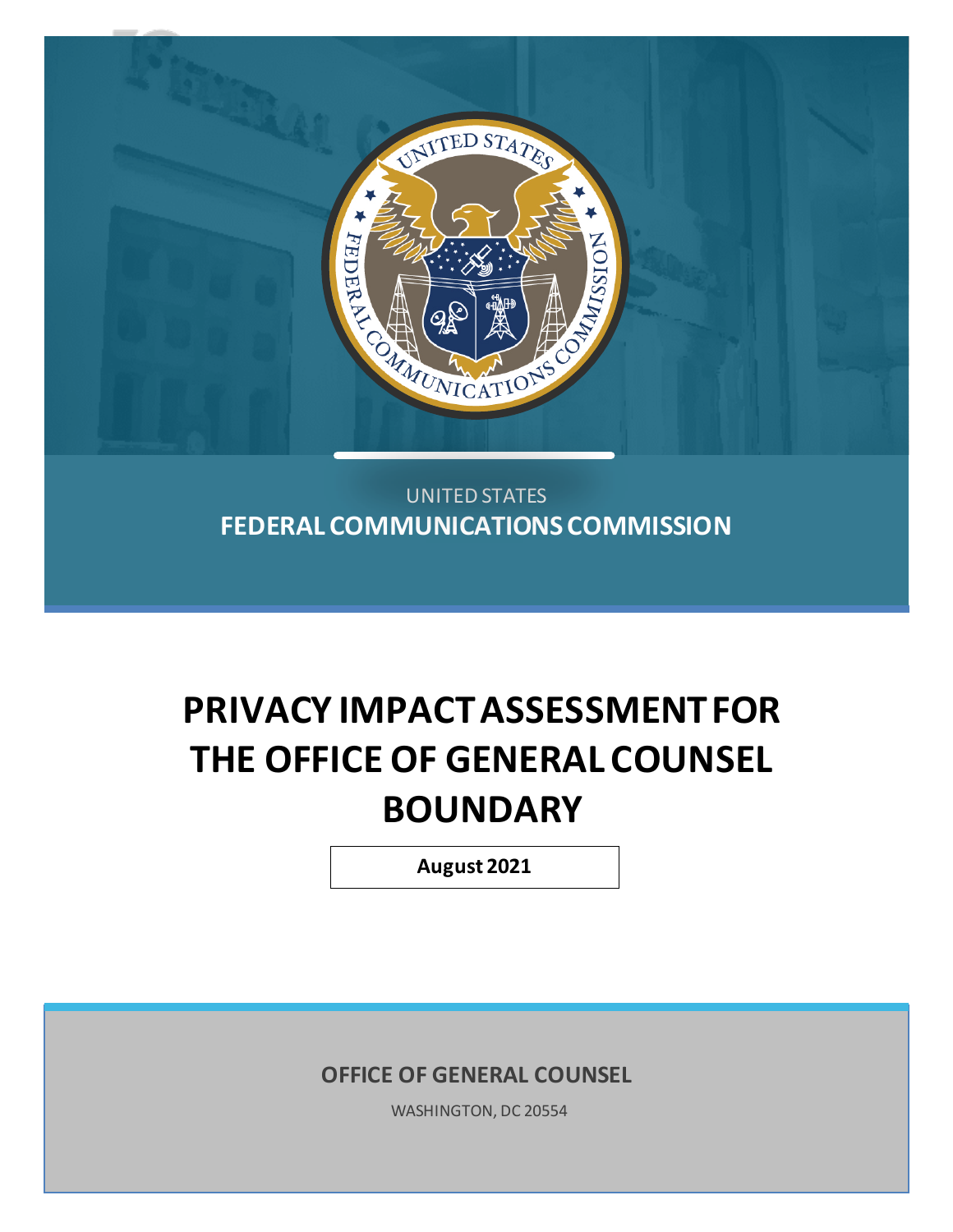# **Next Review Cycle:** August 2022

# **Record of Approval**

| <b>Document Approval</b>                                                                                                                                                                                                      |        |                                           |  |  |  |  |  |
|-------------------------------------------------------------------------------------------------------------------------------------------------------------------------------------------------------------------------------|--------|-------------------------------------------|--|--|--|--|--|
| Drafter Name: Al Shipman                                                                                                                                                                                                      |        | <b>Bureau/Office: OMD/IR</b>              |  |  |  |  |  |
| <b>SAOPApproval</b>                                                                                                                                                                                                           |        |                                           |  |  |  |  |  |
| <b>Printed Name: Margaret Drake</b>                                                                                                                                                                                           |        | <b>Senior Agency Official for Privacy</b> |  |  |  |  |  |
| Signature:                                                                                                                                                                                                                    | Date   |                                           |  |  |  |  |  |
| Digitally signed by Margaret E Drake<br>Margaret E<br>DN: cn=Margaret E Drake, o=Federal<br>Communications Commission, ou=Privacy,<br><b>Drake</b><br>email=margaret.drake@fcc.gov, c=US<br>Date: 2021.08.03 11:20:29 -04'00' | 8/3/21 |                                           |  |  |  |  |  |

# **Record of Approval**

| <b>Date</b> | <b>Description</b>                              | <b>Name</b>     |
|-------------|-------------------------------------------------|-----------------|
| 07/08/2021  | Validation of Information - System Owner        | Lauren Northrop |
| 07/20/2021  | Validation of completeness - IT Compliance Lead | Liem Nguyen     |
|             |                                                 |                 |
|             |                                                 |                 |
|             |                                                 |                 |

## **Revision History**

| Date      | <b>Description</b>               | <b>Name</b>     |
|-----------|----------------------------------|-----------------|
| 7/29/2021 | <b>Original Document Created</b> | ISSO-Al Shipman |
|           |                                  |                 |
|           |                                  |                 |
|           |                                  |                 |
|           |                                  |                 |
|           |                                  |                 |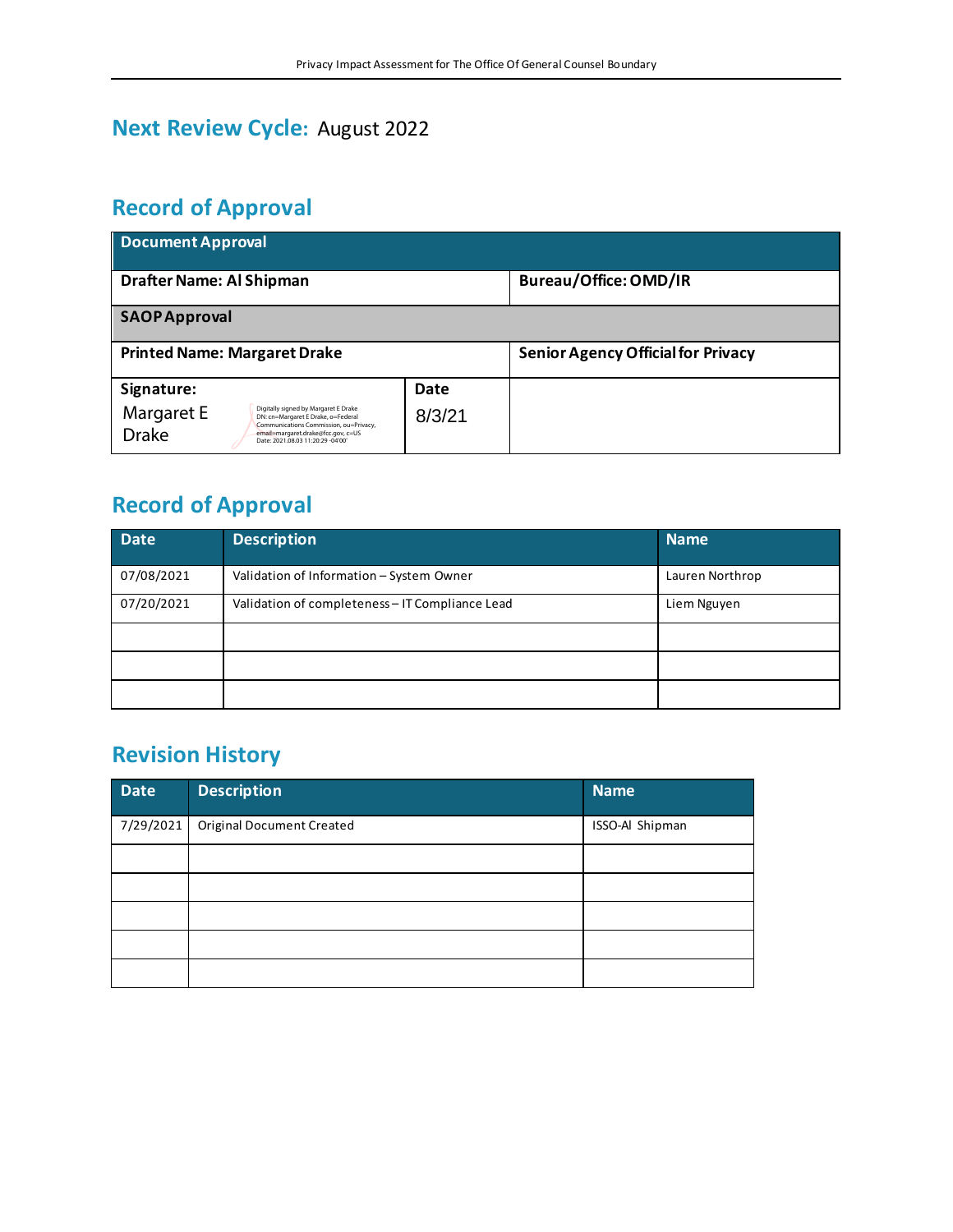# **Office of General Counsel**

#### **1.1. Introduction**

Section 208 of the E-Government Act of 2002[1](#page-2-0) requires agencies to conduct a **Privacy Impact Assessment (PIA)** whenever they procure or develop an information technology system that will collect, maintain, or disseminate information about individual people. The PIA must document how the system will use information it collects about individuals and, unless it contains classified or sensitive information, it must be made available to the public. The PIA was intended to be a tool for agencies to protect personal information throughout a technology system's life cycle. The Office of Management and Budget (OMB) has commented: "*In general, PIAs are required to be performed and updated as necessary where a system change creates new privacy risks.*"[2](#page-2-1)

The FCC is subject to the requirements of the E-Government Act and is committed to identifying and addressing privacy risks whenever it develops or makes changes to its information systems. The questions below explore important privacy issues identified in the Act and in later guidance by the Office of Management and Budget (OMB) and the National Institute of Standards and Technology (NIST). A longer discussion of the FCC's PIA policies can be found in Chapter 9 of the FCC's Privacy Act Manual (FCC Inst. 1113.1).

System owners, in collaboration with the Information System Security Officers (ISSOs)should complete the **Initial Privacy Assessment (IPA)** prior to filling out the PIA. The FCC Senior Agency Official for Privacy (SAOP) usesthe IPA to determine whether a system will collect the kind of information that would make it subject to the requirements of Section 208, including a PIA. A PIA should not be completed until an IPA is completed and the SAOP makes a determination.

If you have any questions, please contact the Privacy Team at privacy@fcc.gov.

<span id="page-2-0"></span><sup>1</sup> 44 U.S.C. § 3501 note.

<span id="page-2-1"></span><sup>2</sup> OMB Memorandum No. M-03-22 (Sep. 26, 2003), [https://www.whitehouse.gov/sites/whitehouse.gov/files/omb/memoranda/2003/m03\\_22.pdf.](https://www.whitehouse.gov/sites/whitehouse.gov/files/omb/memoranda/2003/m03_22.pdf)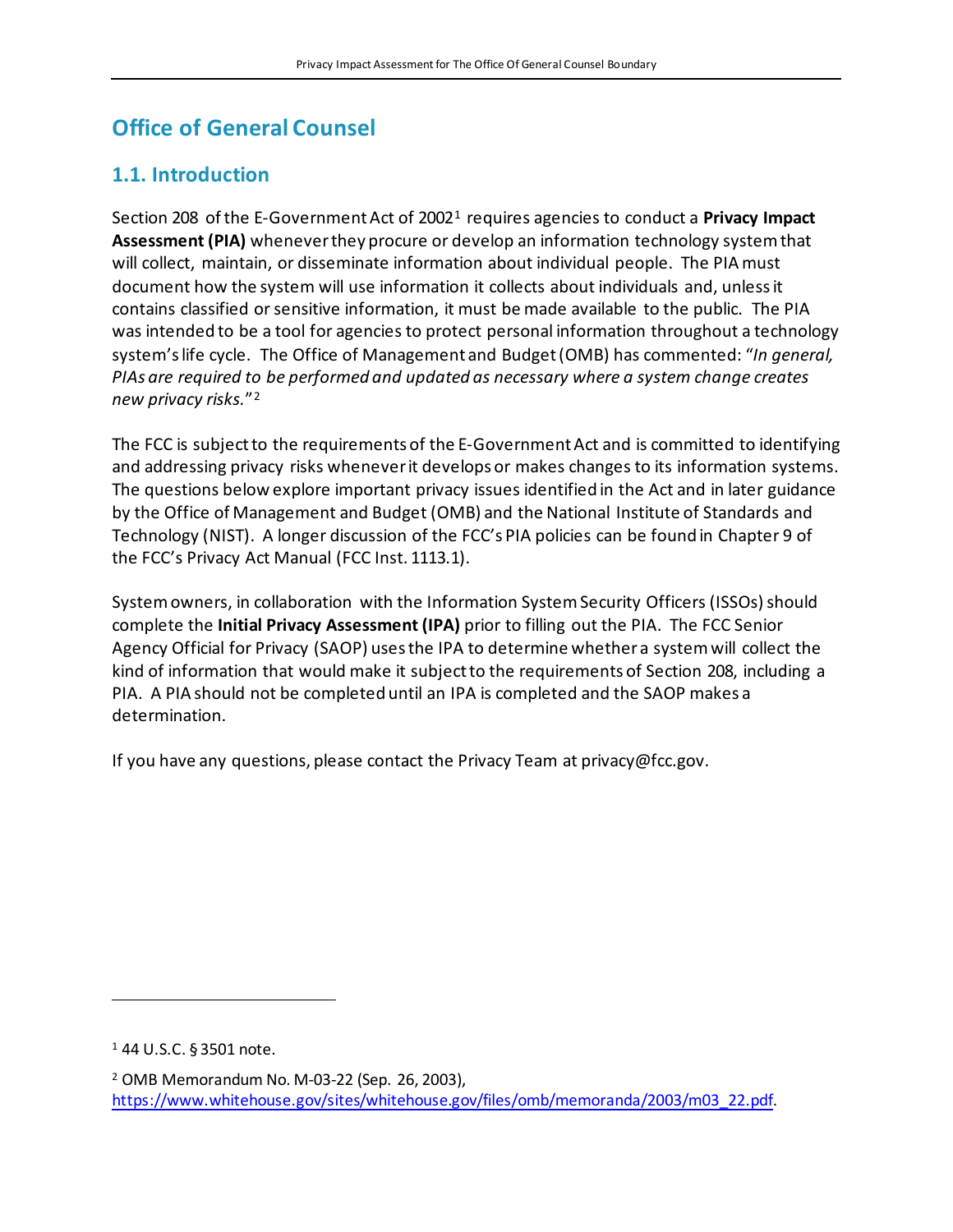#### **1.2. Authority To Operate (ATO) Boundary Overview**

For each IT system that resides within the ATO Boundary, please use the table below to provide the system name, a brief description of the what the system does, whether it contains Personally Identifiable Information (PII) and a brief description of the PII (if applicable), the applicable System of Records Notice, the legal authorities to collect and maintain the PII, and whether the PII is shared with other systems (internal or external).

Please copy the table as necessary to complete the information for each system within the boundary.

#### **INFORMATION ABOUT THE SYSTEM**

NAME OF THE SYSTEM

Financial Disclosure Online (FDOnline)

DOES THE SYSTEM CONTAIN PII?

Yes

PLEASE PROVIDE A BRIEF DESCRIPTION OF THE PII (IF APPLICABLE)

Name, salary, and personal financial data as well as work information such as Title, Grade and B/O will be collected. (No DOB, SSN or personal addresses will be in this system).

IN WHAT SYSTEM OF RECORDS (SORN) IS THE INFORMATION CONTAINED (IF APPPLICABLE)?

The SORN for the OGE 450 program is OGE/GOVT-2

WHAT ARE THE LEGAL AUTHORITIES FOR THE COLLECTION OF THIS PII?

The Ethics In Government Act, 5 USC app. and the regulations found at 5 CFR 2634

DOES THIS SYSTEM SHARE THE PII WITH OTHER SYSTEMS?

No

#### **A. Is this a new ATO Boundary or an existing ATO Boundary?**

☐ New Boundary

 $\boxtimes$  Existing Boundary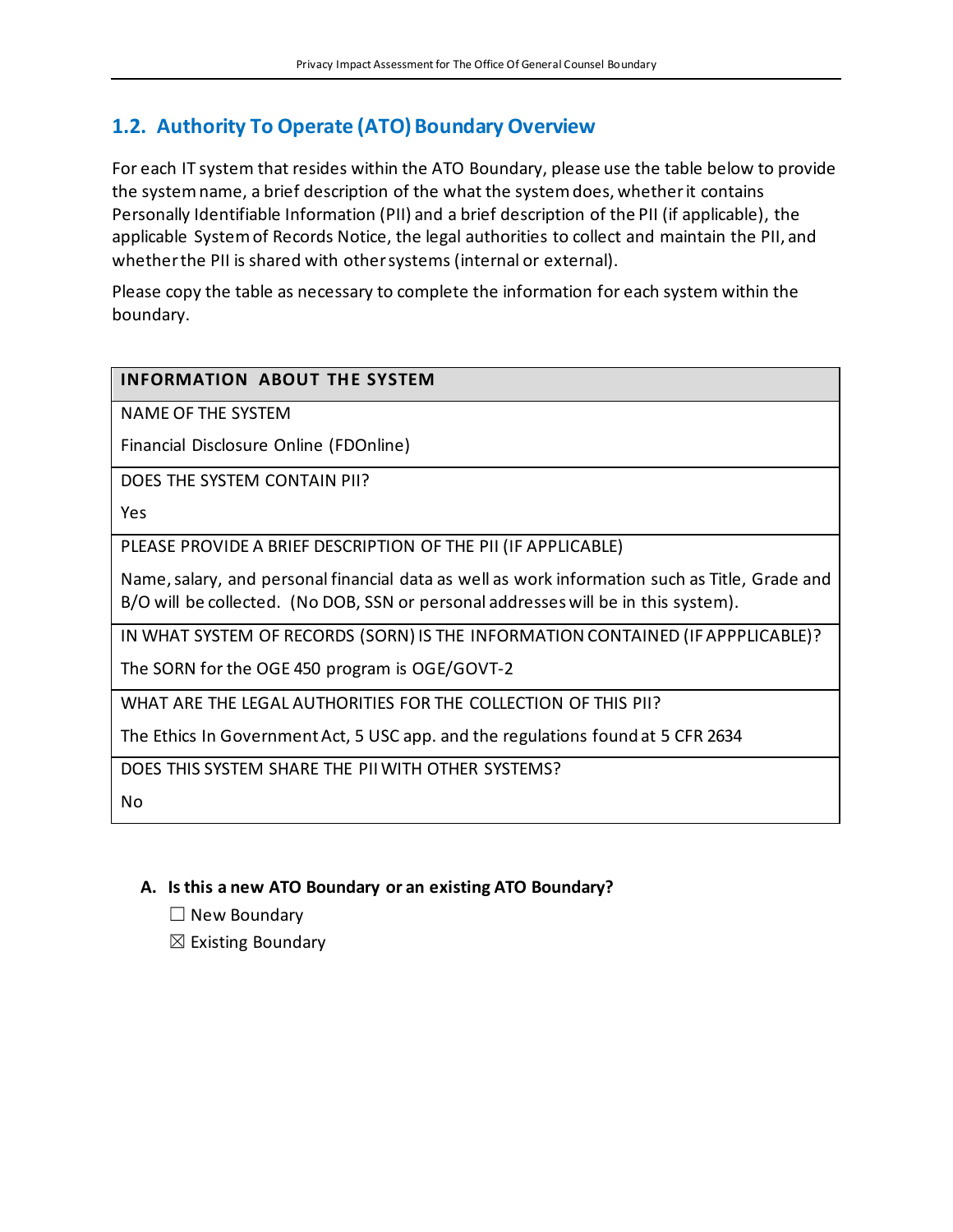#### **B. If the ATO Boundary is/will consist of cloud-based computing system(s),[3](#page-4-0) please check the box that best describes the service the FCC receives/will receive from the cloud computing provider:**

 $\boxtimes$  The FCC uses provider-supported application/s on the provider's cloud network (Software as a Service or SaaS) [list applicable system(s)]

FDOnline is an automated financial reporting system. It is a Software as a Service (SaaS) solution offered by Intelliworx and is used by the FCC to automate the annual financial disclosure process required by Federal employees and other individuals to fulfill their obligations and requirements underthe Ethics in Government Act of 1978 and the Ethics Reform Act of 1989, amended, and E.O. 12674 as modified. FDOnline facilitates the automation of the United States Office of Government Ethics (OGE) Form 450 and helps the FCC Ethics Office within the Office of the Solicitor at FCC ensure compliance with Federal conflict of interest laws, and regulation and requirements to preserve and promote the integrity of public officials and institutions.

FDOnline maintains information from year to year so only updates to information are necessary from filers, electronically notifies filers of the annual requirement to file, and guides the filer through the entire form filling process. The application automatically reminds filers of their need to file as due dates approach, allows for electronic filings, and automates management reports on non-filers. FDOnline allows the Ethics Office to review and certify the OGE Form 450 electronically.

 $\Box$  The FCC has deployed application/s on the provider's cloud network and the provider supports the applications (Platform as a Service or PaaS) [list applicable system(s)]

 $\Box$  The FCC has deployed its own application/s on the cloud network and controls how these application/s are configured and operate (Infrastructure as a Service or IaaS) [list applicable system(s)]

#### C. **If the IT systems in the ATO Boundary are in the cloud, are the they FedRAMP certified?**

 $\boxtimes$  Yes, all the IT systems are FedRAMP certified

<span id="page-4-0"></span><sup>3</sup> *See* NIST, *The NIST Definition of Cloud Computing*, Special Pub. No. 800-145 (Sep. 2011), [https://csrc.nist.gov/publications/detail/sp/800-145/final.](https://csrc.nist.gov/publications/detail/sp/800-145/final)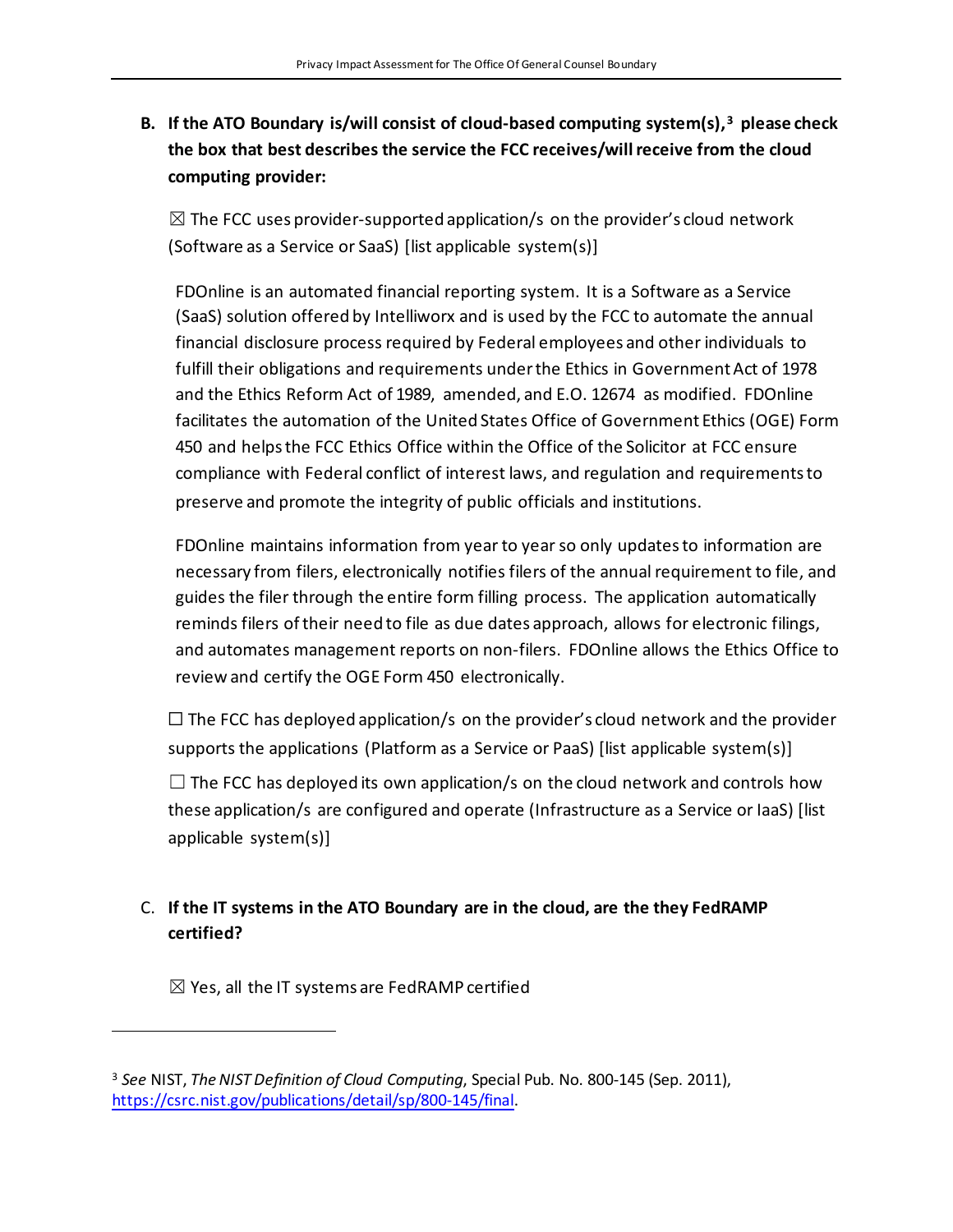$\Box$  No, none, or only some, of the IT systems are FedRAMP certified

Intelliworx / FDOnline became FedRAMP certified in 2018.

#### **1.3. Collection of Data**

#### **A. Please explain why it is necessary to collect PII to carry out the purpose of each of the system(s) that maintain PII within this Boundary.**

It is necessary to collect PII to carry out the purpose of the system within this Boundary because the data that is required is mandated by the Office of Government Ethics (OGE) and the legal authorities for the collection of this PII. Ethics officials need the supplied PII to review the data in full for any conflicts of interests, concerns, guidance, and compliance that must be disseminated/remediated/enforced.

**B. For each system within this Boundary, will this PII be collected from individuals themselves, or from third-parties? If collected from individuals themselves, link to the Privacy Act Statement[4](#page-5-0) for each system that is included with the online or paper form** the system(s) use(s) to collect the PII.

The PII will be collected from individuals for the most part. The initial input of information from OGC will include Name, Title, Bureau and FCC email address. The employee will add their GS information and/or employment status and will add their personal financial data. Account numbers and monetary values are not required, but the employee could inadvertently include such PII if they mistakenly feel it should be included. The Privacy Act Statement is incorporated in FDOnline as part of the PDF of the OGE Form 450. On each page of the FDOnline filer-side UI, the filer has a link labelled "View PDF" which provides them with a PDF copy of the form they are filling out (with all information added to that point in the process).

#### **C. What steps is the FCC taking to limit the collection of PII to only that which is necessary?**

<span id="page-5-0"></span><sup>4</sup> A Privacy Act Statement must inform individuals about (1) the authority to solicit information, (2) the principal purpose(s) for collecting the information, (3) the routine uses for disclosing the information, and (4) whether providing the information is mandatory or voluntary.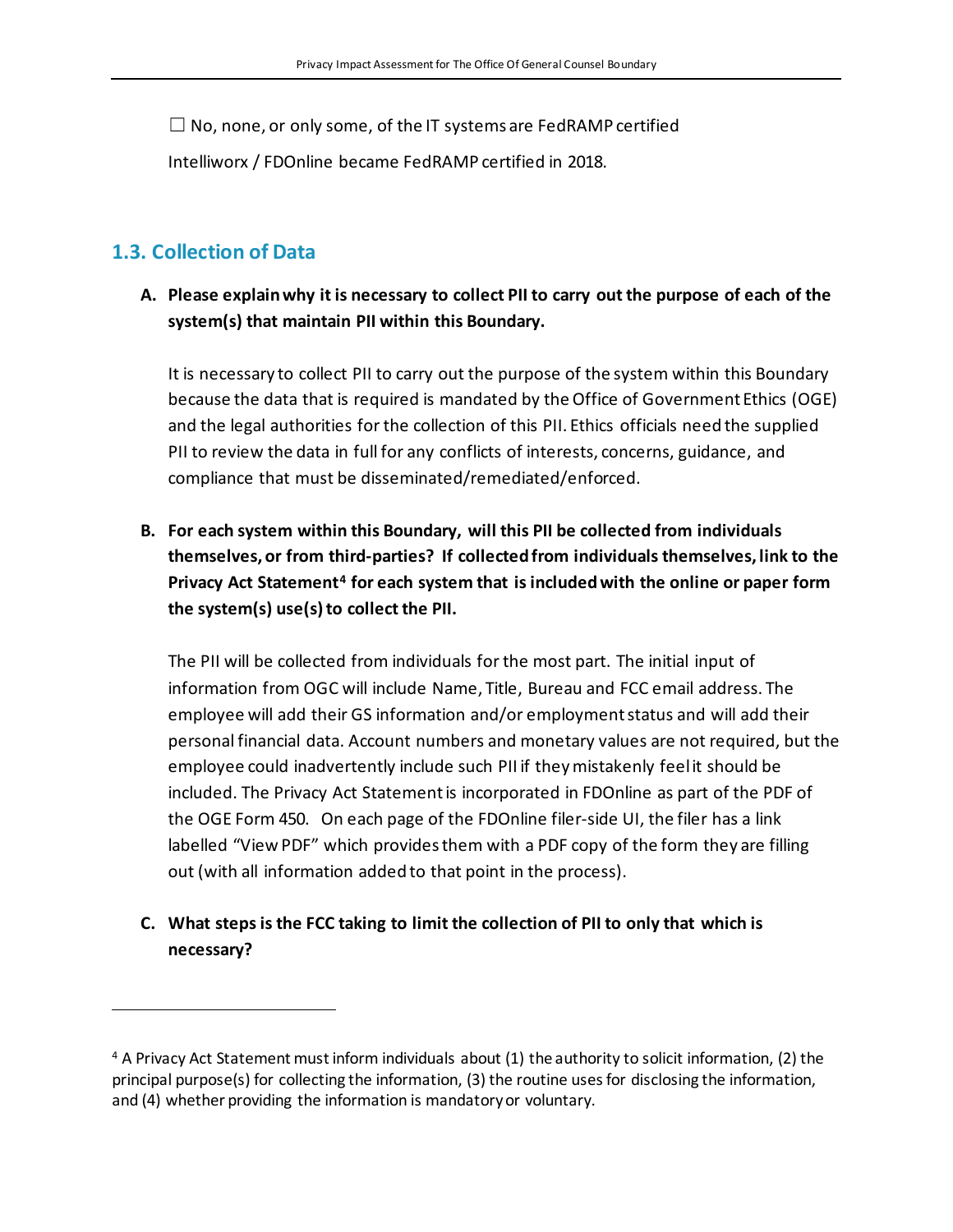OGC Ethics administrators and reviewers specifically check to remove any information that isn't required by OGE, to include PII such as personal and email addresses, monetary values, and account numbers, for example.

#### **What steps will the FCC take to make sure this PII is accurate, complete, and up-todate?**

The user must certify that the information provided on OGE Form 450 is accurate to the best of the filer's knowledge. The annual filing requirement gives the filer an opportunity to update any inaccurate information. FDonline maintains system security log information which includes the username and the action performed.

#### **1.4. Use of the Data**

**A. Please explain the data flow, including whether the PII will be ingested from, or shared with, another system. Are internal connections reflected in the Cyber Security Asset Management tool (CSAM)? Are Information Sharing Agreements (ISAs) in CSAM for external connections?**

The FCC Ethics Program Manager will provide the filer list to the vendor in the form of an excel spreadsheet for initial input. After the initial input, the Ethics Program Manager will maintain the filer list by adding and deleting active filers. The PII is taken from the Employee Roster as provided by OMD/HR as well as provided by the employee/filer.

Authorized FCC employees' access FDOnline via a web application that uses temporary session cookies. Use of the temporary session cookie is necessary to move the user continuously through the system without requiring them to reenter their credentials at each step.

**B. Will the information be shared with third-parties as part of the operations of the information system (e.g., through an application programming interface or "API")?**

No.

#### **C. How long will the PII be retained and how will it be disposed of?**

The data must remain in the system for 6 years as required by the National Archives (NARA) Record Retention guidelines. Once 6 years have passed, the data is expunged by the FDOnline system as required by NARA. The information contained in FDOnline will be disposed of in accordance with NARA GRS 2.8 (Employee Ethics Records).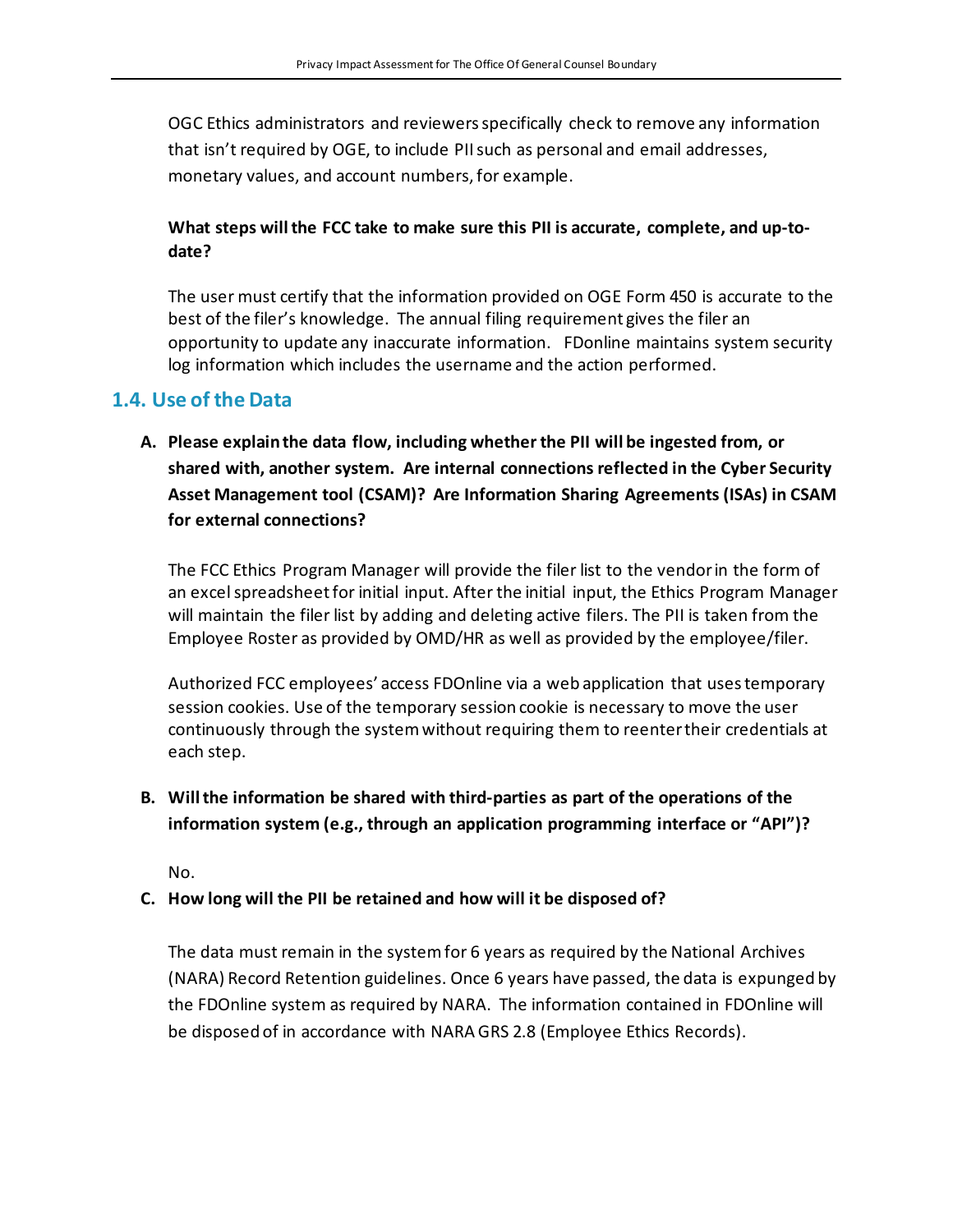#### **1.5. Data Security and Privacy**

**A. What are the system's ratings for confidentiality, integrity, and availability?**

| Confidentiality | __High             | Moderate   | Low |
|-----------------|--------------------|------------|-----|
| Integrity       | __High             | X Moderate | Low |
| Availability    | $\mathsf{L}$ –High | X Moderate | Low |

**B. Discuss the physical, administrative, and technical controls in place to protect the data in the system.**

In addition to the controls provided in the FedRAMP baseline, the FCC protects its information resources with a dynamic set of security measures. Some of these measures (e.g., network firewalls, physical security) protect the entire FCC enterprise, while other measures (e.g., user access restrictions, encryption) are applied to specific information systems. Following the risk-based policy established in the Federal Information Modernization Act (FISMA), the FCC applies more security measures (also known as security "controls") to information systems that present higher operational risks. Consistent with this policy, the FCC applies specific security controls to systems that collect and process PII. A comprehensive list of the security and privacy controls the FCC may apply to its information systems can be found in National Institute of Standards and Technology (NIST) Special Publication No. 800-53 (revision 4), ttps://csrc.nist.gov/publications/detail/sp/800-53/rev-4/final.

**C. Does the system inherit privacy controls from an external provider? If an Interconnection Security Agreement (ISA) , Memorandum of Understanding (MOU) , or similar document is in place, please summarize the privacy applicable portions of the document.** 

FDOnline does not inherit privacy controls from an external provider.

#### **1.6. Access to the Information**

#### **A. Which FCC employees and contractors will have access to the PII in this information system?**

The OGC Ethics Team will have access to all documents in FDonline.

**B. Does this system leverage Enterprise Access Controls?**